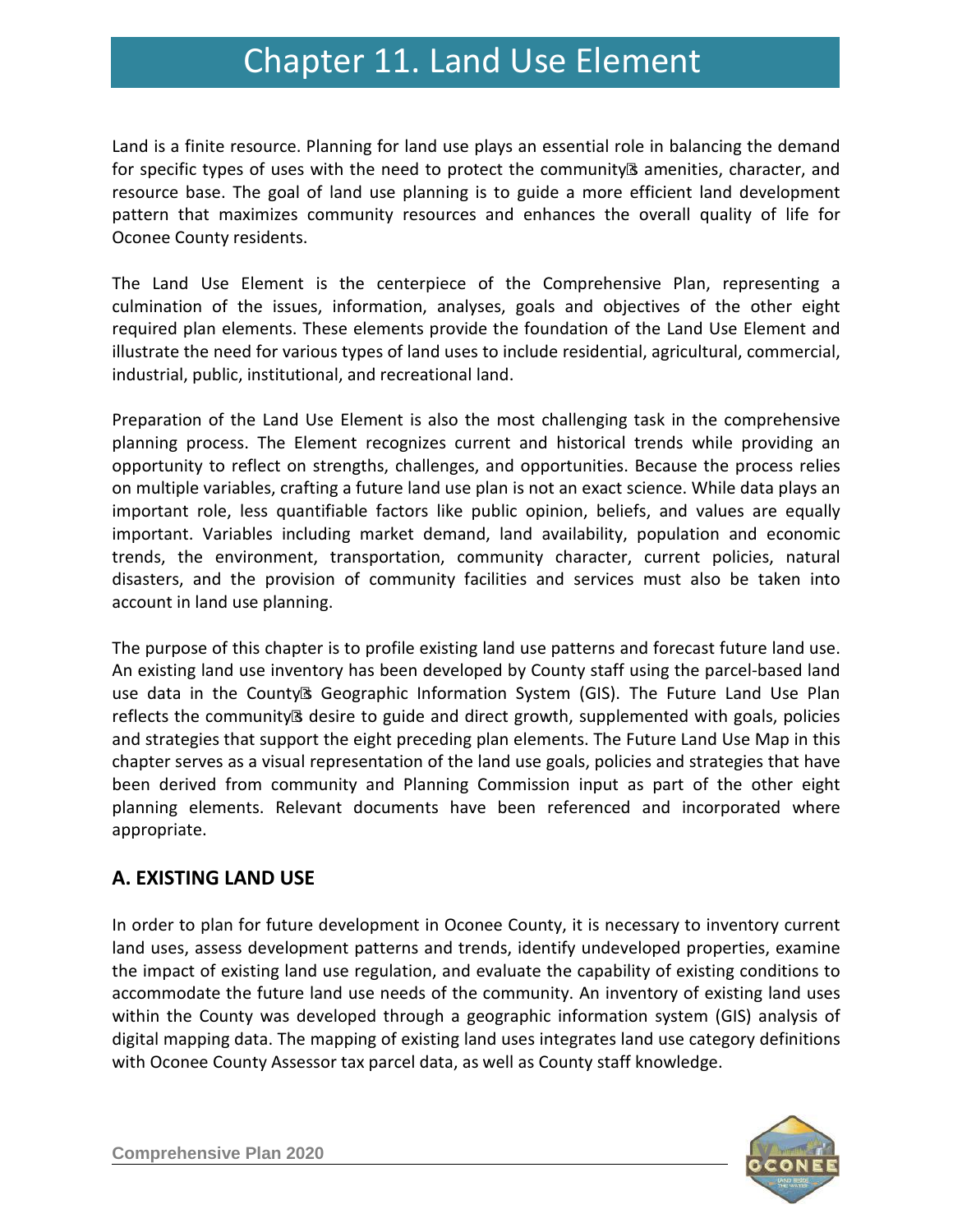Land uses in the unincorporated area of Oconee County were classified and mapped using the following ten categories as profiled in Table 11-1 and Figure 11-1 and depicted in the *Existing Land Use Map* (Map 11-1).

| <b>Existing Land Use</b>        | <b>Acres</b> | ℅      |
|---------------------------------|--------------|--------|
| <b>Agriculture and Forest</b>   | 191,778.3    | 51.2%  |
| <b>Sumter National Forest</b>   | 83,633.4     | 22.3%  |
| Single-Family Residential       | 41,891.8     | 11.2%  |
| Vacant Land                     | 18,745.4     | 5.0%   |
| Utility                         | 11,436.6     | 3.1%   |
| <b>Public and Institutional</b> | 9,901.4      | 2.6%   |
| Parks and Recreation            | 8,729.9      | 2.3%   |
| Commercial                      | 5,726.4      | 1.5%   |
| Industrial                      | 1,917.2      | 0.5%   |
| Manufactured Home Park          | 422.1        | 0.1%   |
| Multi-Family Residential        | 300.3        | 0.1%   |
| <b>Total</b>                    | 374,482.9    | 100.0% |

**Table 11-1. 2019 Existing County Land Use by Area\*** 

\* Acreages do not include road and rail rights-of-way

*Sources: Oconee County Assessor, November 2018; Oconee County GIS Manager, May 201*

- *Agriculture and Forest* Land used primarily for agricultural and forestry purposes, including uses accessory to agriculture or forestry such as residences for farm owners or workers and storage for equipment or crops. Properties that are less than five acres in size and are classified in the Oconee County Assessor's database as agricultural for taxation purposes but include a residence are not included in this land use category. Land in agriculture or forestry use is the most prevalent in Oconee County, accounting for more than half or 191,778 acres of the County's total unincorporated land area.
- *Commercial* Land used to conduct businesses, trade activities, professional activities or services, administrative activities, or personal services. Included are establishments for wholesale or retail sale of goods and services, restaurants, entertainment facilities, administrative or professional offices, gas stations, grocery stores, personal services, furniture stores, clothing stores, car sales, hotels and motels, and nursery or garden centers. Commercial land uses comprise 1.5% or more than 5,726 acres of the County's unincorporated land area.
- *Industrial*  Land used to manufacture, assemble, process, or fabricate goods and/or to store or transport goods. Examples include manufacturing plants, industrial parks, truck terminals, and warehouses. Industrial land use comprises 0.5% or more than 1,917 acres of the total unincorporated County land area. Much of Oconee County's industrial development has occurred along major transportation routes including U.S. Highway 123 and S.C. Highway 28 between Seneca and Walhalla, S.C. Highway 11 from Walhalla south past U.S. Highway 123, along Wells Highway near Seneca, and near Interstate 85.

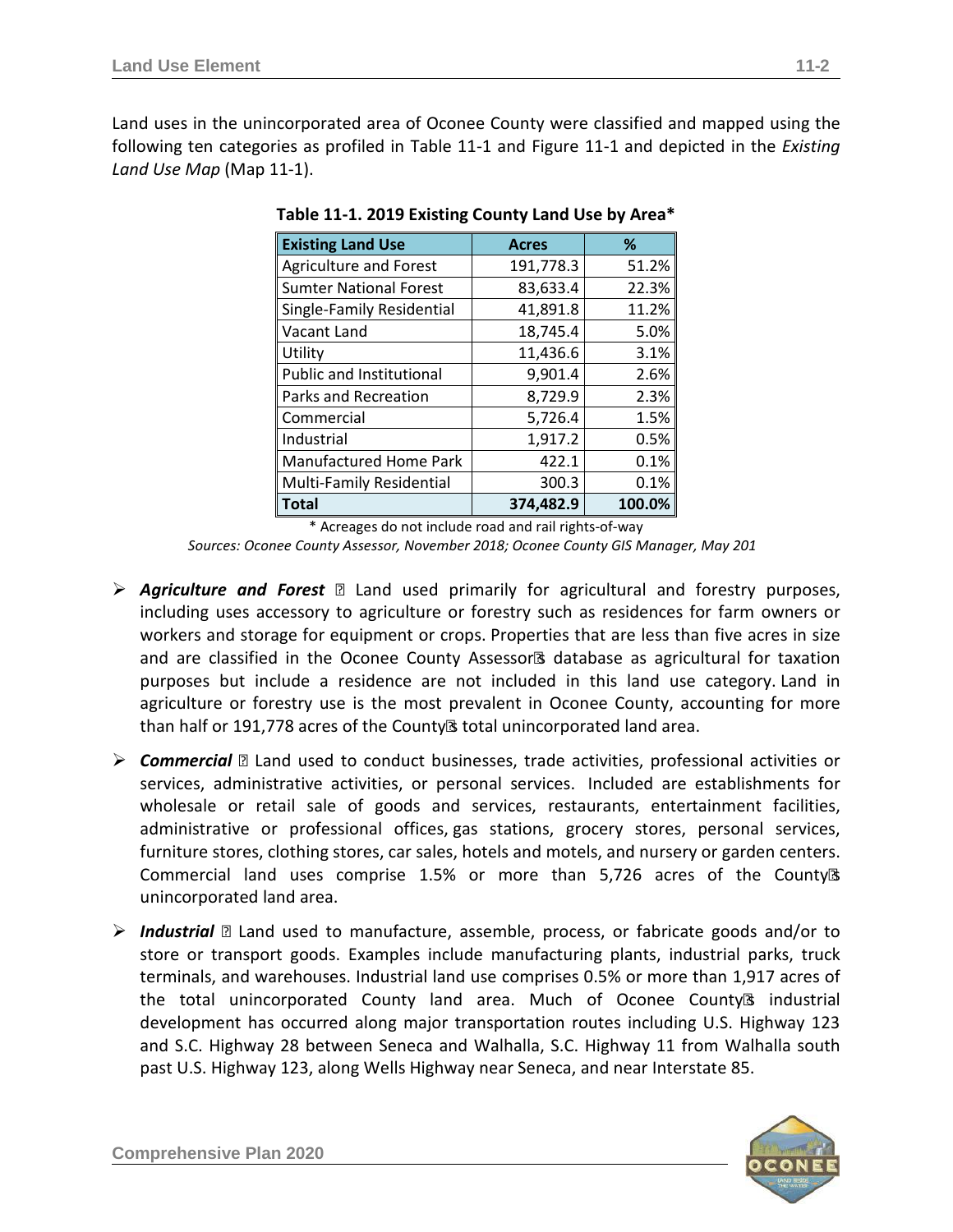- *Single Family Residential*  Land used for detached single-family residential structures and manufactured homes on individual properties. Properties that are less than five acres in size and are classified in the Oconee County Assessor's database as agricultural for taxation purposes, but have residential improvements on the property, are included in this land use category*.* Single-family residential uses comprise 11.2% or nearly 41,892 acres of the unincorporated land area in Oconee County. While single-family residences are located throughout the County, much of the County's single-family development is concentrated near the County's municipalities and Lake Keowee and Lake Hartwell.
- *Manufactured Home Parks*  Land with improvements and utilities to accommodate the long-term parking of three or more manufactured homes. Eighty-six manufactured home parks have been identified, totaling more than 422 acres.
- *Multi Family Residential*  Land used for residential structures other than those included in the Single-Family Residential land use category, including structures containing two or more dwelling units, duplexes, zero lot line developments, patio home developments, condominium developments, and townhouses. Higher density multi-family residential uses account for only 300 acres in the unincorporated area of the County.
- *Parks and Recreation*  Land used for public active and passive recreation or for open space preservation. Examples of park and recreation uses include ball fields, golf courses, tennis courts, parks, greenways, public gardens, playgrounds, conservation areas, nature preserves, state parks, wildlife management areas, and recreation centers and facilities. Residents of Oconee County have access to numerous recreational opportunities, with nearly 8,730 acres (2.3% of all unincorporated land area) classified as Parks and Recreation.
- *Public and Institutional*  Land used primarily for private, public, quasi-public, religious, philanthropic, or other activities undertaken to provide for the social, cultural, educational, health, or physical betterment of the community and public governance. Examples include schools, churches, hospitals, congregate care facilities (nursing homes), postsecondary institutions, community non-profits, libraries, cemeteries, and government offices. More than 9,901 acres of land (2.6% of all County unincorporated lands) are in Public and Institutional use in Oconee County. Uses in this category are located throughout the County, with many concentrated in the vicinity of Seneca and Walhalla and along major roads. Clemson University owns more than one-third of all public and institutional land in the unincorporated area of Oconee County. Most of this 3,314 acres is located west of Seneca near the Pickens County border and close to the University.
- *Sumter National Forest* Lands within the Sumter National Forest. At more than 83,633 acres, these Federally-owned lands comprise the second largest land use in Oconee County, accounting for 22.3% of all unincorporated land area.
- *Utility* Land used for utilities including electricity, natural gas, water, sewer, and communications. Utilities comprise 3.1% of all land use or almost 11,437 acres in unincorporated Oconee County. Duke Energy is by far the largest single owner of land in utility use in the County at more than 4,200 acres.

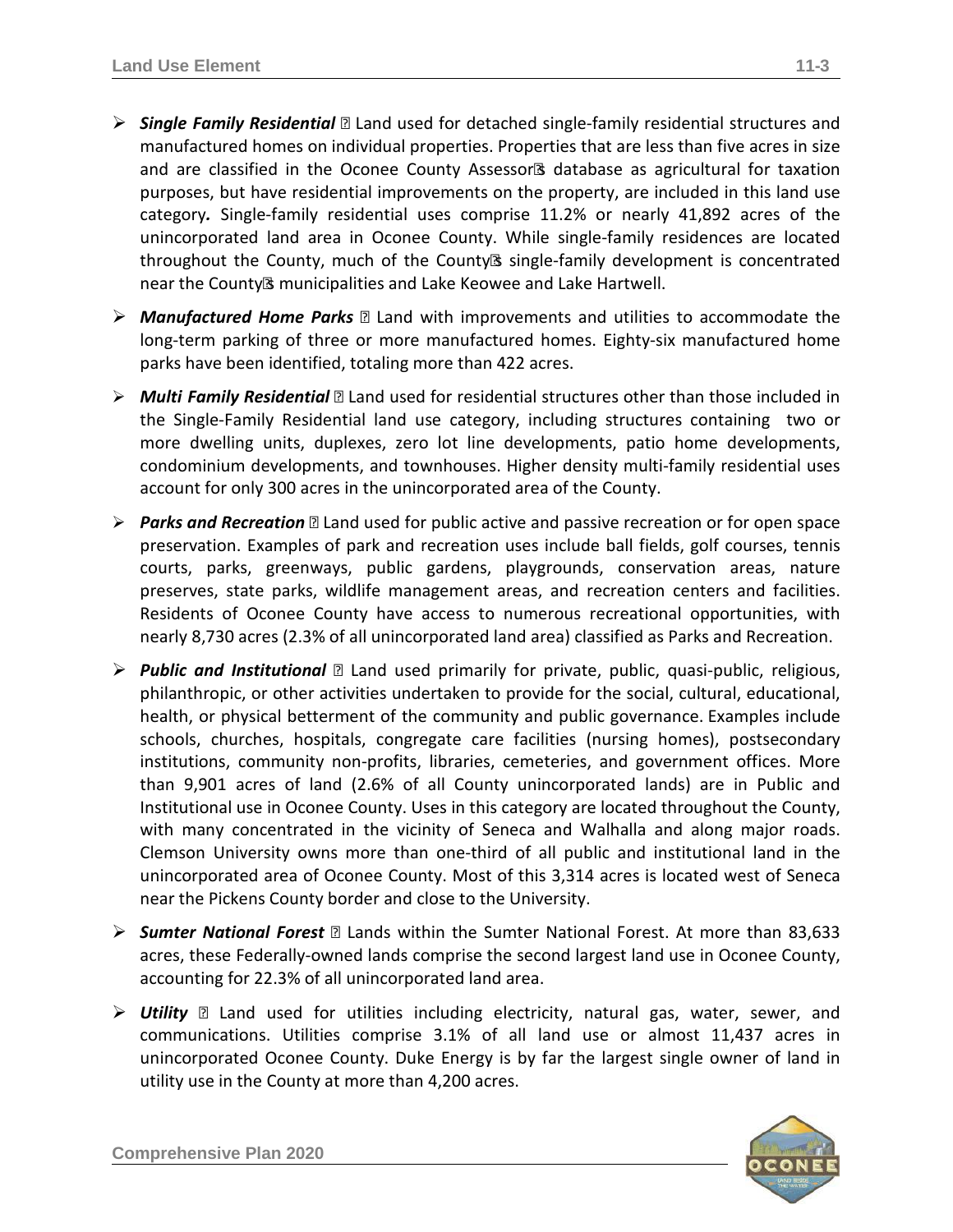*Vacant Land* – Land area not developed for a specific use or assigned a land use classification. More than 18,745 acres (5% of all unincorporated land) is classified for land use planning purposes as vacant or undeveloped. However, much of the County's 191,778 acres currently in Agriculture and Forestry use does not include physical improvements such as buildings and could also be considered undeveloped.



**Figure 11-1. Existing Land Use Area Chart, 2019**

*Sources: Oconee County Assessor, November 2018; Oconee County GIS Manager, May 201* 

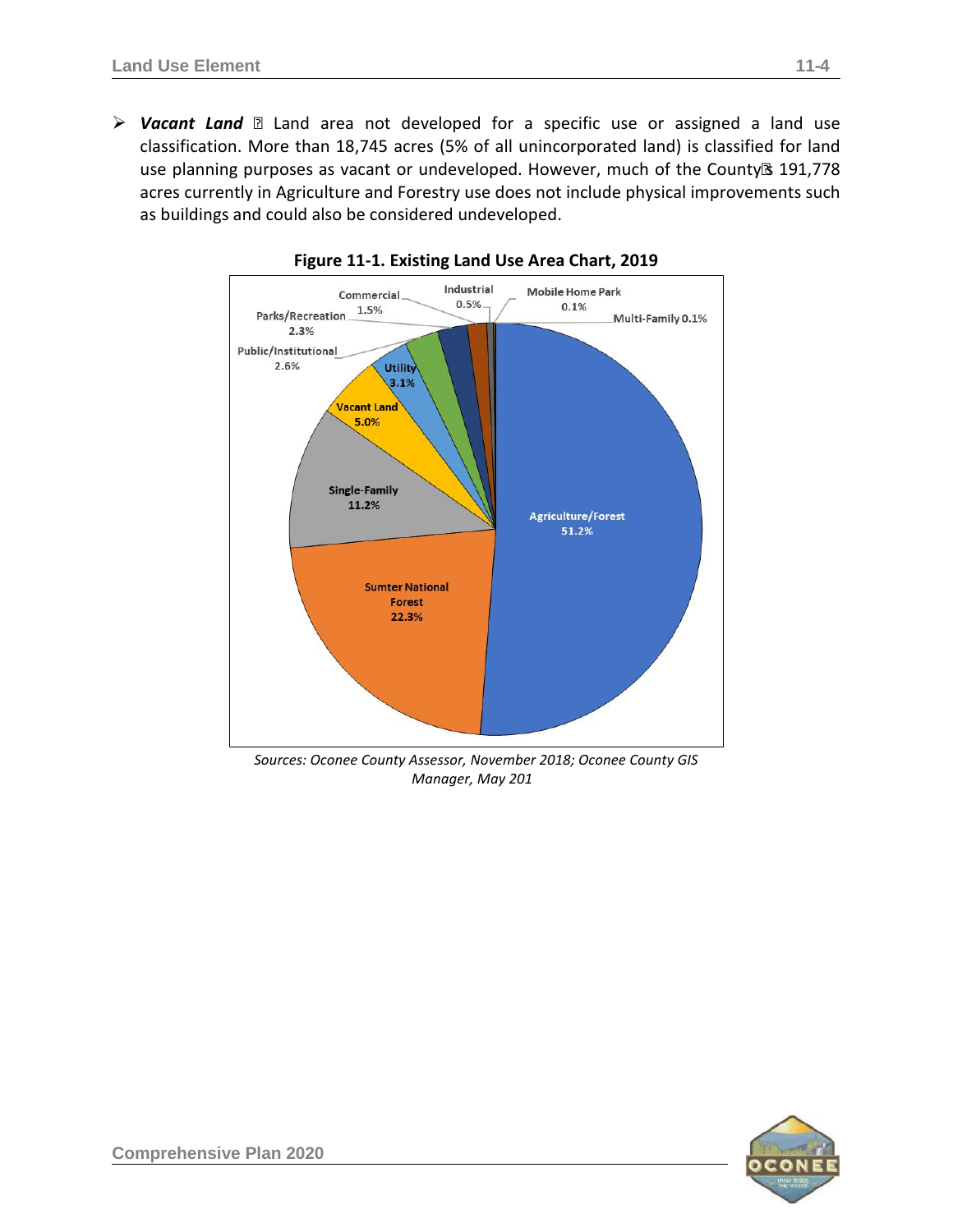

**Map 11-1. Existing Land Use Map**

*Sources: Oconee County Assessor, November 2018; Oconee County GIS Manager, May 2019*

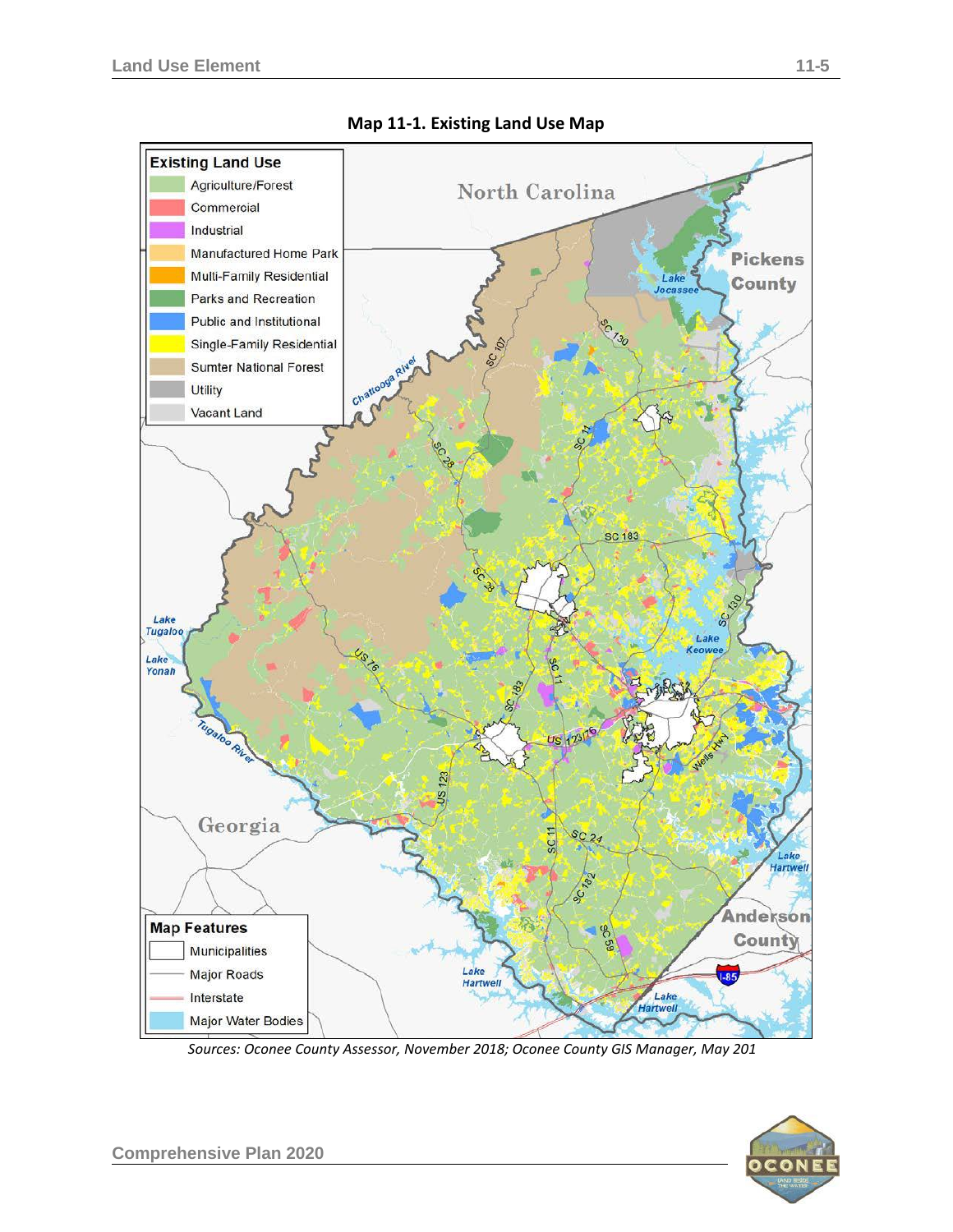The Future Land Use (FLU) Map is a reference for the physical development of Oconee County and sets the context and provides the vision for future growth and development in the County for the next ten years. As detailed in the Population and Housing Elements, by 2030 the Oconee County population is projected to increase by 7,678 persons, accompanied by nearly 3,335 new dwelling units.

#### **1. Future Land Use Map**

Development of the Future Land Use Map is anchored by land use data provided by the existing land use map and supplemented by staff knowledge of current development trends and potential future development areas. As illustrated in the Existing Land Use Map, the Sumter National Forest comprises a large percentage of all unincorporated land in Oconee County and much of the remaining land is primarily rural in nature (Map 11-1). Commercial areas, industrial development, and residential areas have evolved and matured over time and have been incorporated in the Future Land Use Map. For consistency, the following future land use categories used in the *2010 Comprehensive Plan for Oconee County* have been updated for use in the *2030 Comprehensive Plan* and are depicted in Map 11-2.

- *Agricultural Preservation* identifies areas deemed to be prime or special agriculture lands that are vital to the continuation of agricultural enterprise in Oconee County. Because agriculture-related activities typically impact most aspects of life within such areas, uses should be limited to those that are compatible with ongoing agricultural activity and can coexist with the secondary effects commonly associated with such activities.
- *Rural/Agricultural* identifies those areas characterized by a continuing rural lifestyle, farming, agricultural activities, and open lands. This area is generally sparsely populated, but includes pockets of commercial uses and mixed-use development. Although not identified as a preservation area, new uses should not negatively impact existing land uses.
- *Rural Suburban* identifies those areas that have undergone conversion from rural lands to a mix of uses, but remain predominantly characterized by a rural landscape and farming. Infrastructure sufficient to support additional development is reasonably accessible, and pockets of significant development exist throughout. New uses should be compatible with existing, with limited impact on the overall character of the area.
- *Suburban Transitional* identifies areas of densest development. These areas are well served by infrastructure and are suitable for continued development. New uses may vary in nature and intensity, but should not negatively impact existing land uses.
- *Residential* are those areas deemed to be appropriate for development primarily focused on residential uses. Such areas may contain significant clusters of existing

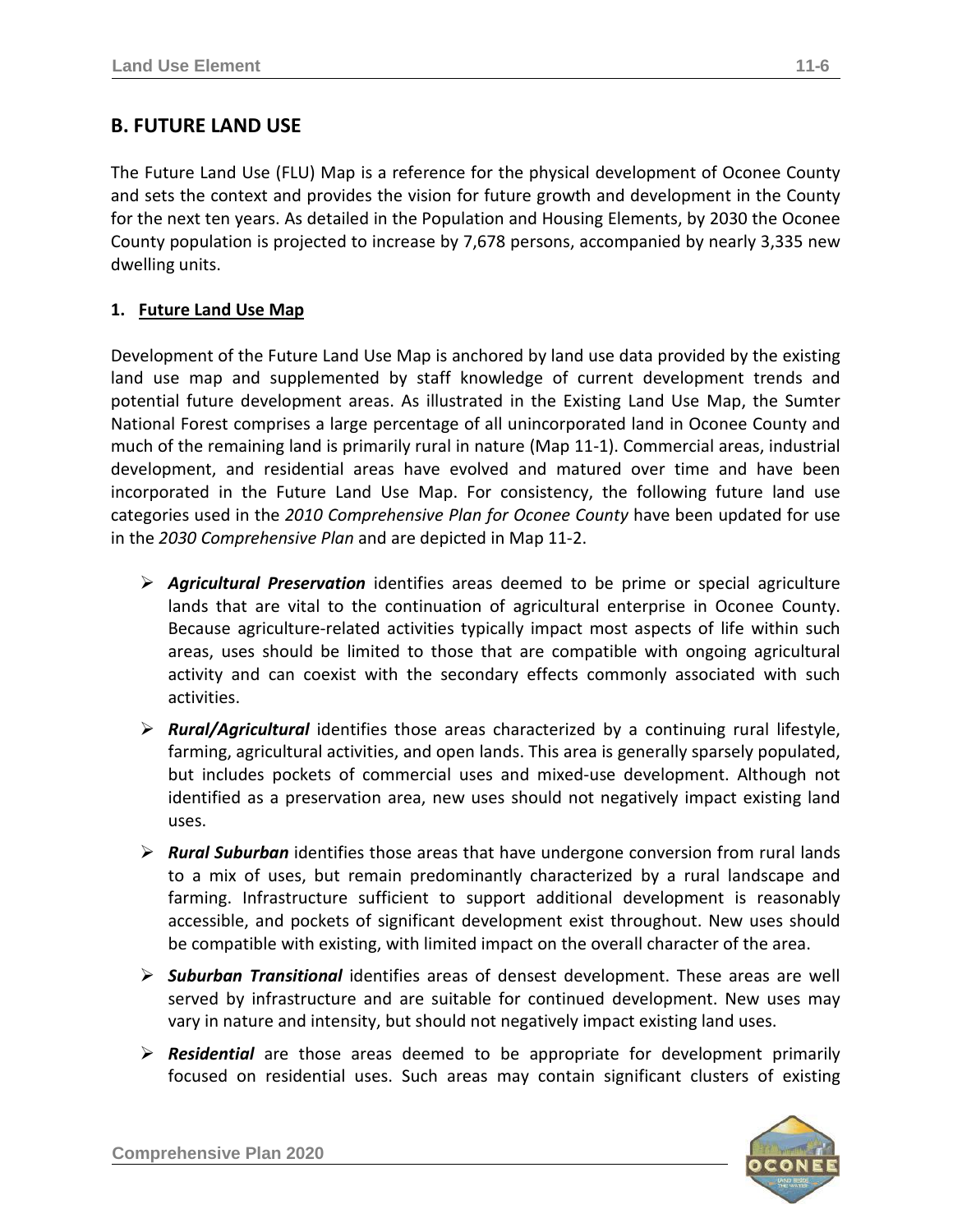residential developments, as well as pockets of agriculture, rural, commercial, and other land uses. Although new uses may vary, they should not detract from the overall residential character of area, and not impose negative secondary impacts on nearby properties.

- *Parks and Recreation* lands are primarily reserved for recreational use, and as such are reasonably open to the public.
- *Industrial* areas are reserved for existing, planned, and future industrial or commercial uses. This in no way imposes a limitation on the location of such uses in other future land use categories or other land uses in the industrial category, where appropriate.
- *Sumter National Forest* includes all federally-owned and managed lands within the Sumter National Forest.

The analysis of future land use in Oconee County provided in Table 11-2 does not include land areas within the cities of Seneca, Walhalla, and Westminster and the towns of Salem and West Union because the County does not conduct land use planning and regulation within the incorporated borders. Table 11-2 contains the breakdown of land uses in the County.

| <b>Future Land Use</b>           | <b>Acres</b> | %      |
|----------------------------------|--------------|--------|
| Rural/Agricultural               | 118,762.4    | 31.7%  |
| <b>Sumter National Forest</b>    | 83,633.4     | 22.3%  |
| <b>Agricultural Preservation</b> | 59,183.2     | 15.8%  |
| <b>Suburban Transitional</b>     | 36,892.1     | 9.9%   |
| Residential                      | 36,437.9     | 9.7%   |
| Rural Suburban                   | 29,587.3     | 7.9%   |
| Parks and Recreation             | 8,044.3      | 2.1%   |
| Industrial                       | 1,942.3      | 0.5%   |
| Total                            | 374,482.9    | 100.0% |

**Table 11-2. Future Unincorporated County Land Use by Area** 

*Source: Oconee County Planning and Zoning Department, 201*

The U.S. Highway 123 corridor that connects Seneca and Westminster is designated primarily as *Suburban Transitional*, but is also designated as *Industrial* on the Future Land Use map. The intention of this dual designation is to encourage the continued development of a mixture of higher intensity uses including industrial, commercial, and support activities, with convenient access to U.S. Highway 123 and to S.C. Highway 11 that provides a direct connection to I-85 to the south.

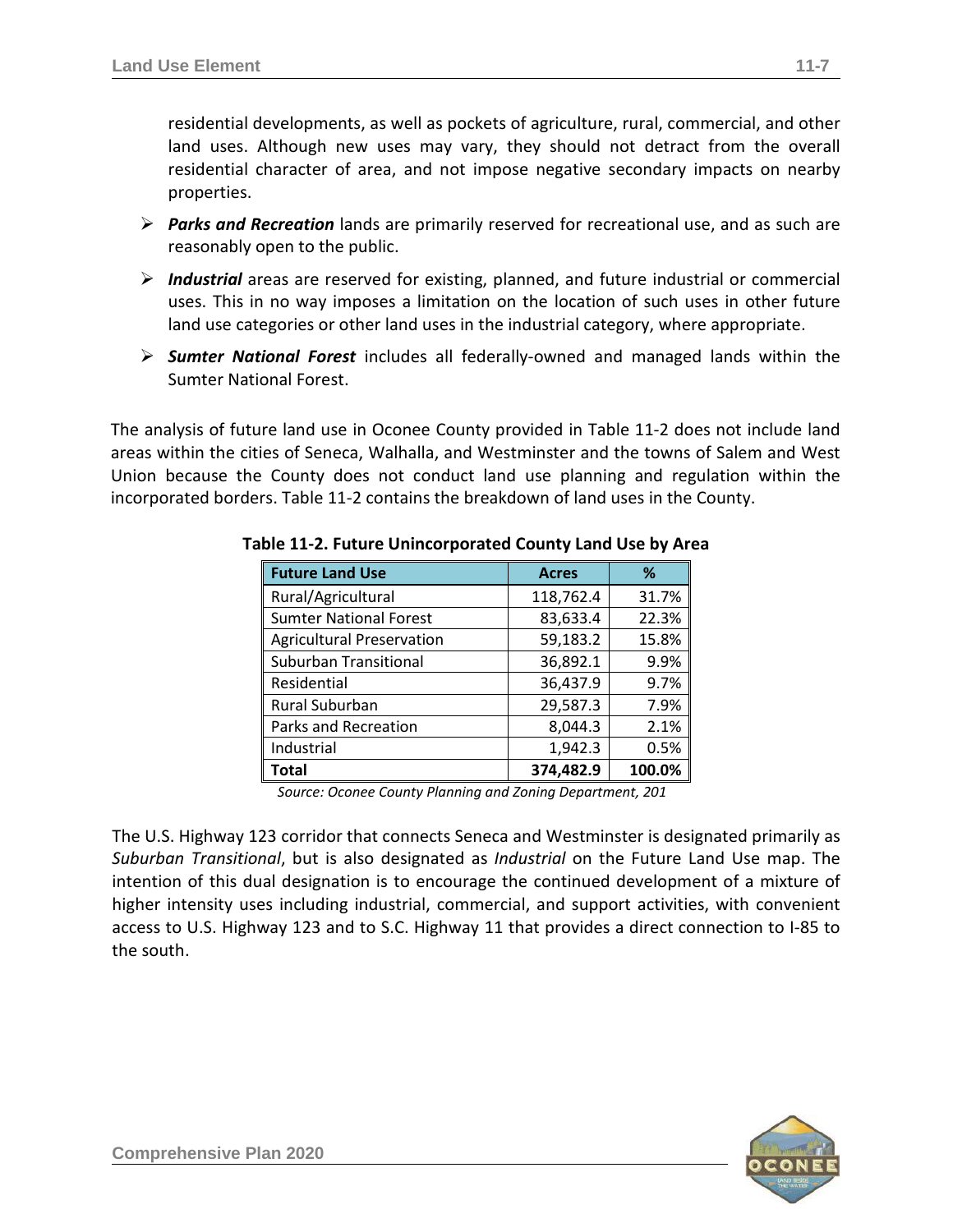

**Map 11-2. Future Land Use Map**

Source: Oconee County Planning and Zoning Department, 201

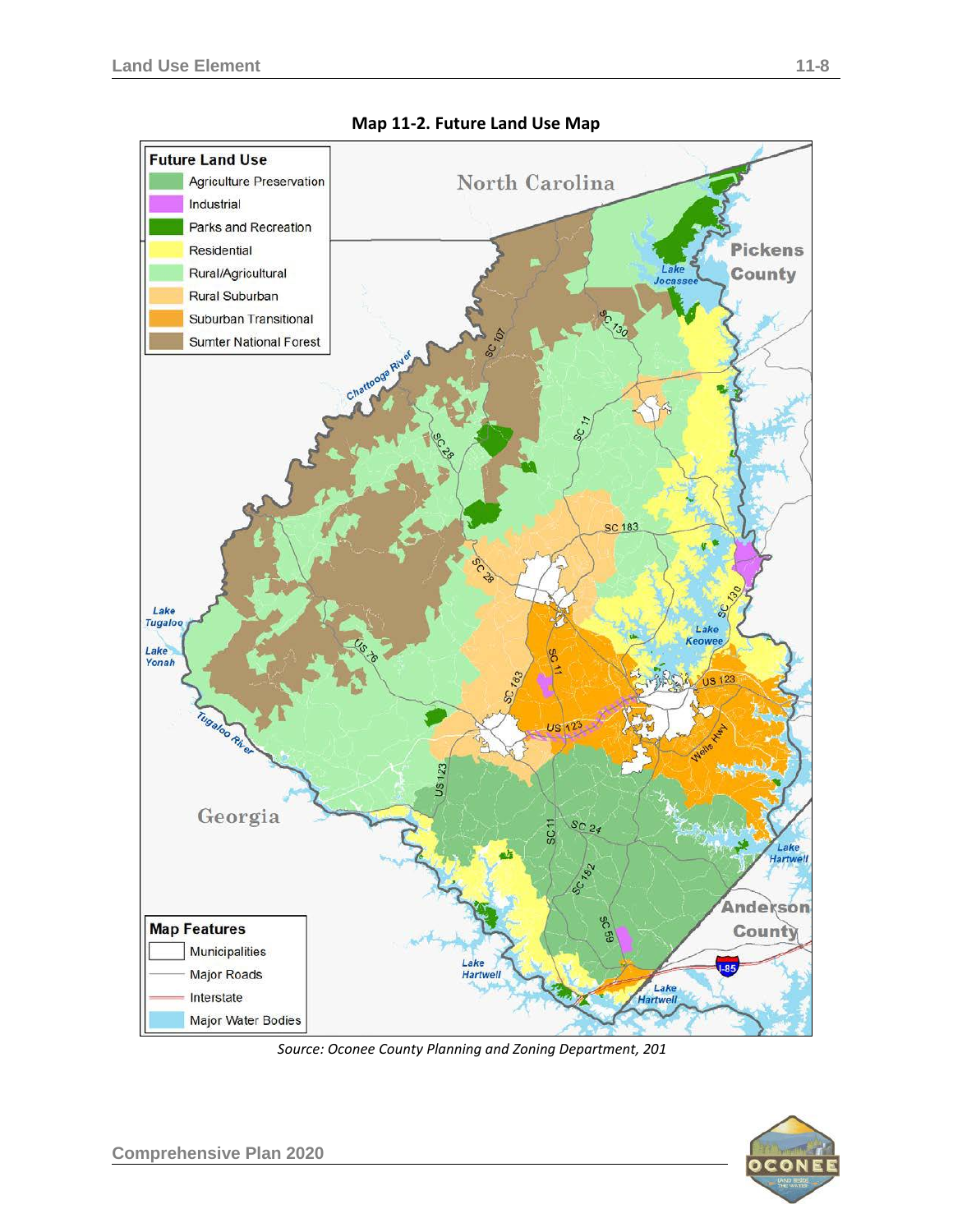#### **2. Future Development Opportunities and Challenges**

Oconee County has an abundance of opportunities to support future growth and development. The County's strategic location along the busy I-85 corridor that connects the Greenville, Atlanta, and Charlotte metropolitan regions makes it attractive to prospective businesses and industries, as evidenced by the County's expanding manufacturing base. The County's location is also a draw for potential residents who are seeking a more rural or smaller town lifestyle within an easy drive of employment centers within Oconee County or in nearby Clemson, Greenville, and Anderson. Retirees are increasingly drawn to the area. The need for higher educational attainment and specialized job skills to meet the needs of existing and prospective higher wage industries and businesses is being addressed through job training programs and facilities provided at the new Oconee County campus of Tri County Technical College. The desirability of Oconee County as a place to live, work, and play is further enhanced by an abundance of natural, historic, and cultural resources and a strong sense of community.

A wide range of factors will shape this development potential including the economy, development intent of private property owners, affordability and obtainability of housing, regional growth trends, and the availability of infrastructure. As is the case in any growing community, Oconee County faces a number of challenges in the coming decade. However, each challenge also presents opportunities for positive growth and change.

A number of areas in the County are in transition in terms of character, density, and land uses. Formerly rural areas are transitioning to more suburban residential development. Studentoriented housing developments and accompanying commercial development are drawn to major corridors near Clemson University. New residents and visitors are increasingly attracted to the County's lakes, rivers, and other natural resources. Proximity to a major university and nearby metropolitan areas, coupled with its quiet rural character are also appealing. These changes boost the local economy and bring much needed commercial activity to Oconee County residents. However, increased housing density and associated commercial development will result in higher traffic volumes on key transportation routes and can increase travel times and cause congestion during peak hours. A growing and increasingly more diverse population in terms of age, income, and expectations will likely impact schools and infrastructure and can bring differing expectations for a range of issues such as public services, land use, recreation, and community appearance. The County has been proactive in addressing these issues and recently conducted a focused study of the U.S. Highway 123 corridor. Planning for growth along these corridors provides an opportunity to explore options to encourage development while ensuring traffic safety; accommodate pedestrians, cyclists, and transit; and create an attractive and functional environment for residents and visitors.

Oconee County enjoys mutually beneficial working relationships with its municipalities, adjacent jurisdictions such as the City of Clemson and Pickens County, Clemson University, Duke Power, the U.S. Army Corps of Engineers, home owners associations, and other organizations. With so many related groups and jurisdictions, it is challenging to maintain

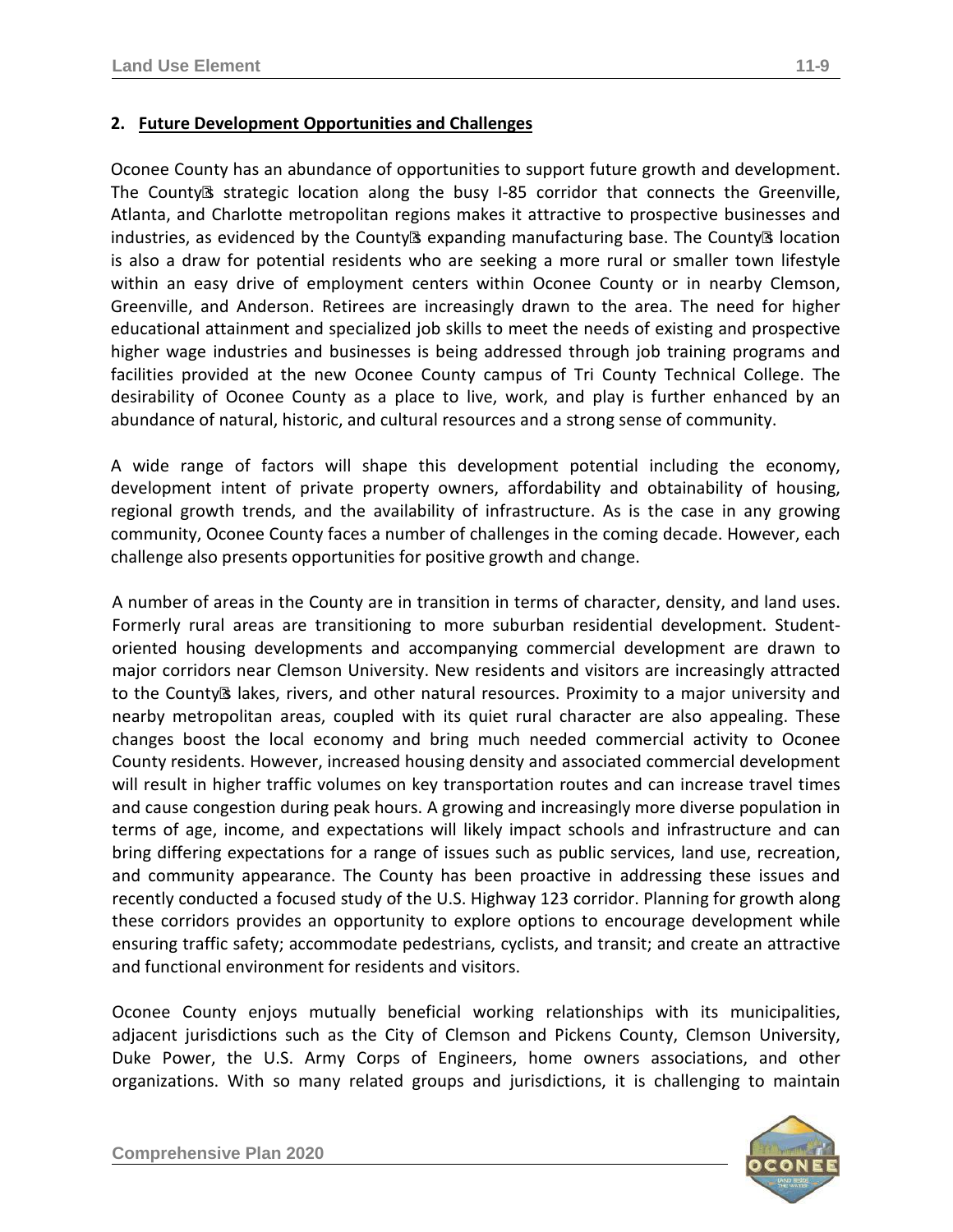regular communication while building on established relationships and initiatives. However, the mutually dependent nature of these relationships provides opportunities to establish new and enhanced ways to share information and ideas and coordinate and cooperate where appropriate and needed. Such formal and informal lines of communication are necessary in emergency situations, but are also vital to providing reasonable and consistent land use planning and requirements in growth areas that span municipal boundaries and for planning for the provision of infrastructure, recreation, and services.

Oconee County is working with the OJRSA to expand the wastewater system to the Fair Play community in the I-85 area. This and other future infrastructure expansions will provide reliable water and sewer service to residents and businesses and enhance economic development efforts in these areas. However, as with the fast-growing major transportation corridors, opportunities for growth also present challenges in terms of increased traffic and associated transportation issues. Planning for growth in these areas provides opportunities to encourage new developments, businesses, and industries while ensuring traffic flow and safety and an attractive and productive addition to the community.

Oconee County has several ordinances in place related to land use regulation, including the *Zoning Enabling Ordinance* and *Unified Performance Standards* that regulate sexually-oriented businesses, airport height, communications towers, group residential developments, tattoo facilities, and signs, and include land development and subdivision regulations. Administration and enforcement of these regulations can pose a challenge to staff as they navigate multiple ordinances that include redundancies and contradictory requirements and definitions. However, this also presents an opportunity to consolidate land use regulations into one comprehensive document to improve clarity, remove duplication, ensure consistency, and streamline staff review and administration.

Housing affordability data in the *Housing Element* indicate that 45% of all renters and nearly 30% of all homeowners in Oconee County are cost-burdened, paying more than 30% of household income for homeowner costs or rent and associated costs such as utilities, taxes, and insurance. Local agency and community representatives indicate that it is difficult for young families, professionals, and others who would like to live and work in the County to find homes in moderate price ranges that are safe and in good condition. This presents an opportunity for the County to work with developers and public and private organizations to encourage and enable development of affordable housing options and to rehabilitate existing housing where feasible to meet this need.

Oconee County is blessed with unparalleled natural resources, as detailed in the *Natural Resources Element*. Additionally, the County has a rich agricultural tradition that continues to thrive. Stewardship of these resources creates both challenges and opportunities. Perhaps the most critical challenge is how to balance protection of these resources with encouragement of appropriate and complimentary growth and development. Included in that challenge is the need to provide reasonable and safe access to the County's lakes and rivers for residents and

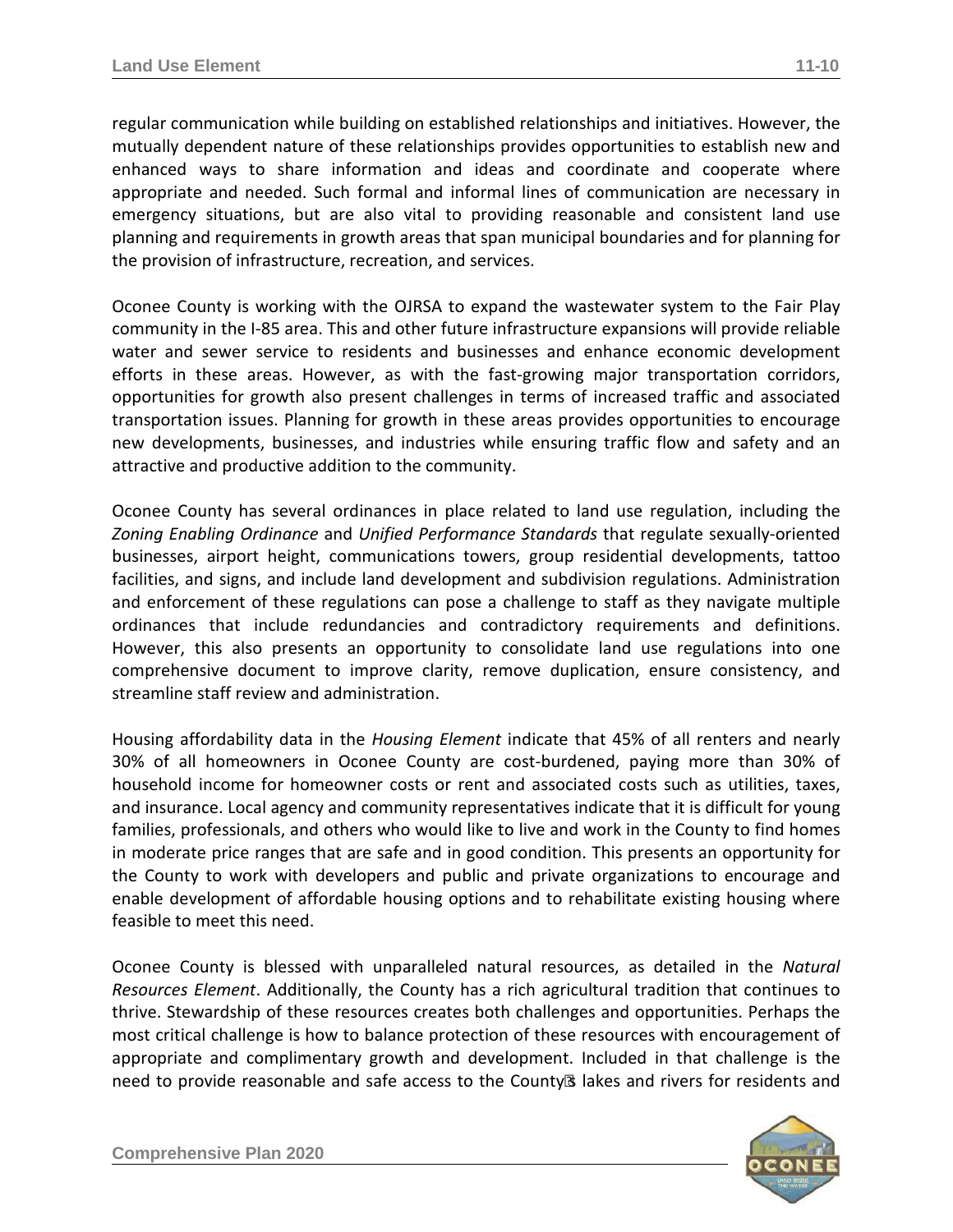visitors, while protecting the rights of private property owners. Much of the land in the County is in the Sumter National Forest, which protects many of the County's natural resources. Likewise, agricultural lands are in private ownership. However, as the County continues to grow, it has an opportunity to explore ways to incorporate procedures, guidelines, requirements, and educational programs that will protect natural resources and agriculture from incompatible or potentially harmful land uses without unduly limiting growth and development.

In addition to abundant natural resources, Oconee County residents and visitors have access to the Sumter National Forest, four State parks, three county parks, the Stumphouse Tunnel/Issaqueena Falls Park that includes a new Mountain Bike Park, and 193 miles of trails ranging in size from small spurs of less than a mile to the 77-mile Foothills Trail. Many of the trails lead hikers to nearly 150 waterfalls and other destinations as detailed in the *Natural Resources Element*. The Oconee passage of the Palmetto Trail connects Oconee State Park to the Oconee Station State Historical Site. These resources serve as the foundation of the opportunity to further incorporate trails and greenways to connect neighborhoods, parks, employment centers, essential services, and other key locations in the County and encourage travel alternatives such as biking and walking. In Walhalla, a greenway plan has been proposed that would connect the Stumphouse Tunnel Park to the City's downtown and serve as the western terminus of the Palmetto Trail. Transportation corridor studies can also accommodate pedestrians and cyclists, as was done in the County's U.S. Highway 123 Corridor Study.

The Land Use Element is the culmination of the goals, objectives, and implementation strategies developed in the other eight plan elements and provides a blueprint for the development of the community for the coming decade. The Future Land Use Map and the accompanying goals, objectives and implementation strategies provide the basis for policy decisions impacting the general location, density, and intensity of land uses. These are grounded in the overarching goals of enhancing and preserving community character; protecting natural, cultural and historic resources; reducing sprawl; ensuring adequate public services; promoting sound fiscal management and allocation of resources; and meeting long-term community needs for infrastructure, facilities, and employment opportunities.

The benefits of land use planning are many. Planning for growth enables the County to facilitate the delivery of more efficient and cost-effective services by encouraging development in areas where services already exist or can be more easily provided. The Plan protects property values of residents and businesses, while encouraging additional investments by providing a reliable idea of how and where growth will occur. Sound planning helps balance the need for quality of life amenities and the economic activity that is necessary to sustain this quality of life for the County and its residents.

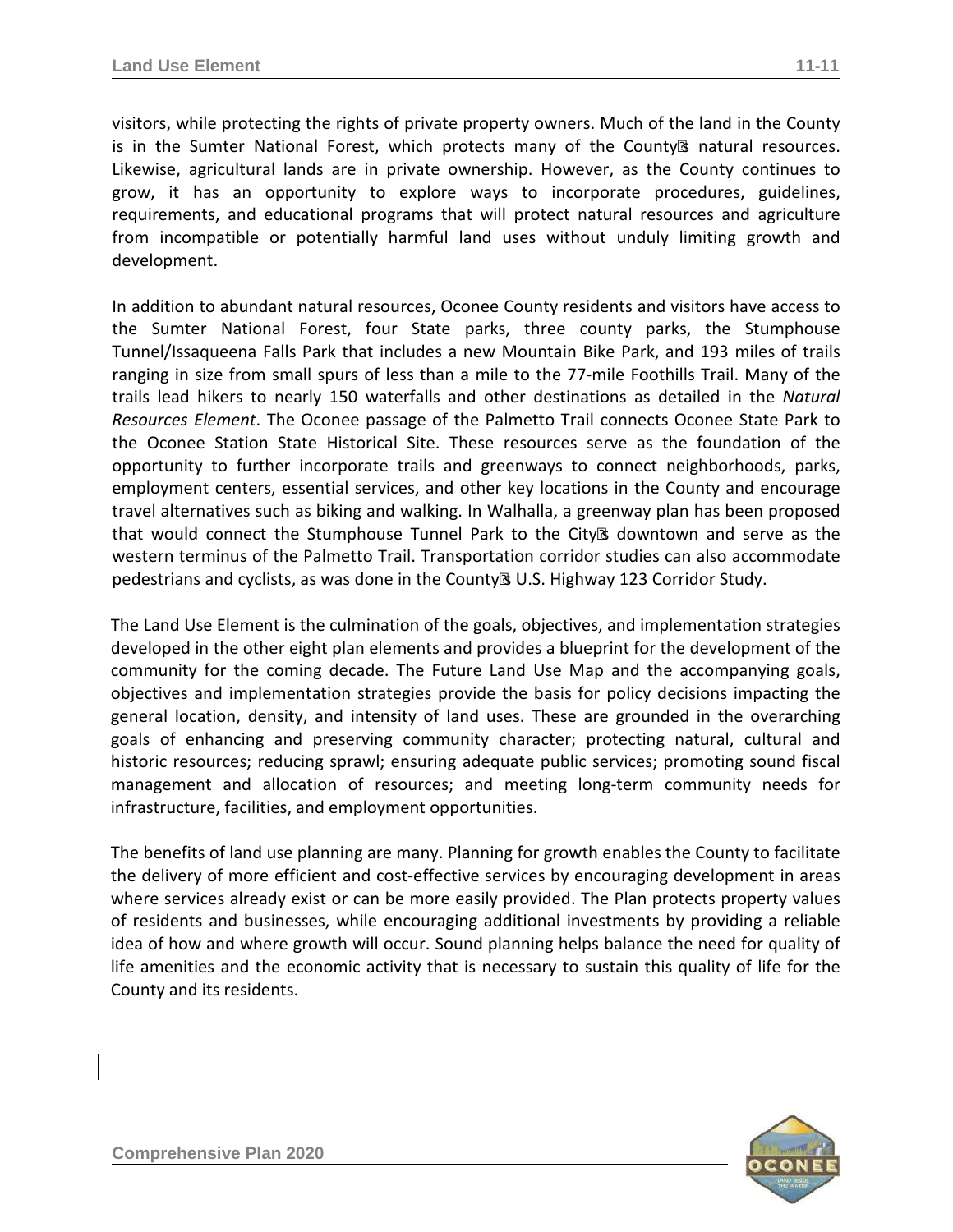## **C. GOALS, OBJECTIVES AND STRATEGIES FOR IMPLEMENTATION**

The table of goals, objectives and implementation strategies (GOIS) summarizes the actions that will be undertaken in the coming decade to achieve the outcomes identified in the Land Use Element.

|                                                                                                      |                             | <b>Time Frame</b> |  |
|------------------------------------------------------------------------------------------------------|-----------------------------|-------------------|--|
|                                                                                                      |                             | for               |  |
| Goals/Objectives/Strategies                                                                          | <b>Accountable Agencies</b> | <b>Evaluation</b> |  |
| Goal 11.1. Establish an efficient, equitable, and mutually compatible distribution of land uses that |                             |                   |  |
| complements Oconee County's traditionally rural lifestyle, yet supports sustainable economic         |                             |                   |  |
| development, protects the environment, and manages future growth and changes.                        |                             |                   |  |
| Objective 11.1.1. Encourage development in a way that protects and preserves the County's natural    |                             |                   |  |
| resources.                                                                                           |                             |                   |  |
| Strategy 11.1.1.1. Review and update existing land use                                               | • Oconee County             | On-Going          |  |
| regulations as needed to facilitate development that                                                 |                             |                   |  |
| preserves forests, prime agricultural lands, sensitive areas,                                        |                             |                   |  |
| and natural resources.                                                                               |                             |                   |  |
| Strategy 11.1.1.2. Explore ways to incorporate procedures,                                           | • Oconee County             | On-Going          |  |
| guidelines, requirements, and educational programs that will                                         |                             |                   |  |
| protect natural resources from incompatible or potentially                                           |                             |                   |  |
| harmful land uses without unduly limiting growth and                                                 |                             |                   |  |
| development.                                                                                         |                             |                   |  |
| Objective 11.1.2. Manage development in a manner that ensures the County's natural resources and     |                             |                   |  |
| lifestyle enhance sustainable economic prosperity while respecting private property rights.          |                             |                   |  |
| Strategy 11.1.2.1. Utilize the zoning process to enhance                                             | • Oconee County             | On-Going          |  |
| development.                                                                                         |                             |                   |  |
| Strategy 11.1.2.2. Coordinate urban/suburban development in                                          | • Oconee County             | On-Going          |  |
| Oconee County to ensure adequate infrastructure is in place                                          |                             |                   |  |
| to support balanced growth in primary growth areas, while                                            |                             |                   |  |
| minimizing urban sprawl and protecting natural resources,                                            |                             |                   |  |
| prime agricultural lands, and sensitive areas.                                                       |                             |                   |  |
| Strategy 11.1.2.3. Review and consolidate land use regulations                                       | • Oconee County             | On-Going          |  |
| to improve clarity, remove duplication, ensure consistency,                                          |                             |                   |  |
| and streamline review and administration.                                                            |                             |                   |  |
| Strategy 11.1.2.4. Use incentives, tools, and regulatory options                                     | • Oconee County             | On-Going          |  |
| for reducing and preventing conflict between incompatible                                            |                             |                   |  |
| land uses and reducing such issues in high growth areas.                                             |                             |                   |  |
| Strategy 11.1.2.5. Use corridor overlays, design guidelines,                                         | • Oconee County             | On-Going          |  |
| and performance standards to ensure the protection of the                                            |                             |                   |  |
| environment, community appearance, and property values                                               |                             |                   |  |
| while respecting private property rights.                                                            |                             |                   |  |
| Strategy 11.1.2.6. Address on-premise and off-premise signs,                                         | • Oconee County             | 2025              |  |
| and billboards, and their life-safety and visual impacts along                                       |                             |                   |  |
| roadways in the County.                                                                              |                             |                   |  |

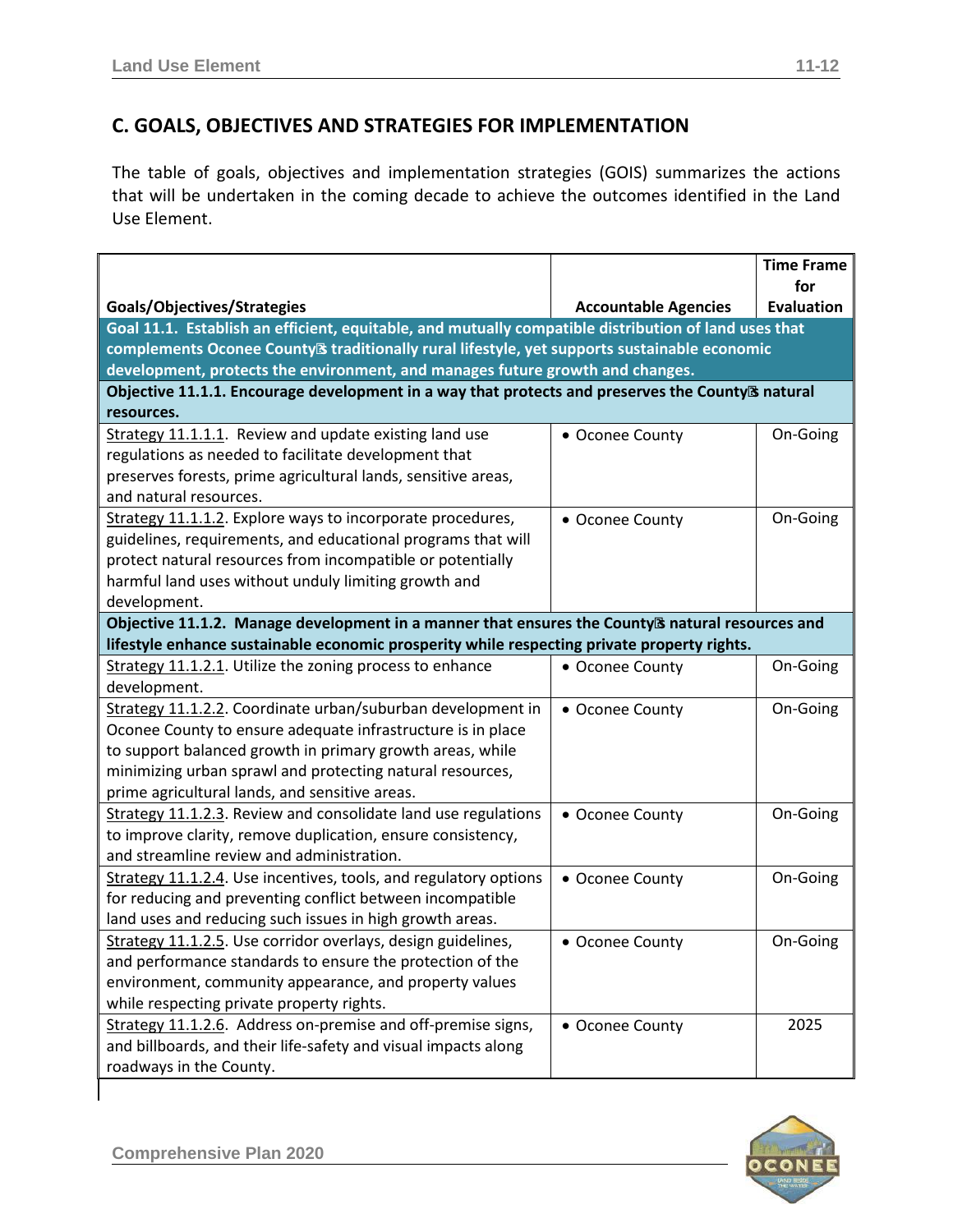|                                                                                                                                       | <b>Time Frame</b> |
|---------------------------------------------------------------------------------------------------------------------------------------|-------------------|
| for                                                                                                                                   |                   |
| Goals/Objectives/Strategies<br><b>Evaluation</b><br><b>Accountable Agencies</b>                                                       |                   |
| Strategy 11.1.2.7. Identify the location and density of RV<br>2021<br>• Oconee County                                                 |                   |
| parks within the County to determine if additional regulation                                                                         |                   |
| is needed to manage traffic, ensure health and safety, and                                                                            |                   |
| address environmental impacts, with particular emphasis on                                                                            |                   |
| waterbodies.                                                                                                                          |                   |
| Strategy 11.1.2.8. Enable and promote the development of<br>2025<br>• Oconee County                                                   |                   |
| cluster subdivisions, with design features incorporating site                                                                         |                   |
| amenities and resources such as open space, greenways, and                                                                            |                   |
| wetland preserves.                                                                                                                    |                   |
| Strategy 11.1.2.9. Consider requiring landscaping and buffer<br>2022<br>• Oconee County                                               |                   |
| provisions for new non-residential development along specific                                                                         |                   |
| corridors and within specific areas of the County.                                                                                    |                   |
| Strategy 11.1.2.10. Encourage landscaping, beautification,<br>2022<br>• Oconee County                                                 |                   |
| and repair of properties through volunteer community                                                                                  |                   |
| programs.                                                                                                                             |                   |
| Objective 11.1.3. Protect agricultural land through preservation and land use strategies designed to                                  |                   |
| mitigate higher density residential and commercial development of rural farmlands.                                                    |                   |
| Strategy 11.1.3.1. Map prime and functioning agricultural<br>2021<br>• Oconee County                                                  |                   |
| properties to determine areas that may request protection                                                                             |                   |
| from incompatible uses.                                                                                                               |                   |
| Strategy 11.1.3.2. Implement as feasible the incorporation of<br>On-Going<br>• Oconee County                                          |                   |
| voluntary mechanisms such as the use of conservation                                                                                  |                   |
| easements, purchase of development rights, and transfer of                                                                            |                   |
| development rights to preserve agricultural lands and                                                                                 |                   |
| environmentally sensitive areas.                                                                                                      |                   |
| Strategy 11.1.3.3. Utilize the zoning process to accommodate<br>On-Going<br>• Oconee County                                           |                   |
| appropriate development as requested.                                                                                                 |                   |
| Objective 11.1.4. Address the changes and emerging needs of areas transitioning to a more intensive<br>land use.                      |                   |
|                                                                                                                                       |                   |
| Strategy 11.1.4.1. Develop additional corridor plans focused<br>2025<br>• Oconee County                                               |                   |
| on safety and design issues but with additional focus on                                                                              |                   |
| reducing visual blight and inappropriate and incompatible                                                                             |                   |
| development.                                                                                                                          |                   |
| Strategy 11.1.4.2. Develop overlay districts, primarily along<br>2021<br>• Oconee County                                              |                   |
| principle community entrances (highway corridors) to meet                                                                             |                   |
| the individual needs of each district in areas such as signage,                                                                       |                   |
| appearance, transportation needs, etc.<br>2021                                                                                        |                   |
| Strategy 11.1.4.3. Promote development that is consistent<br>• Oconee County<br>with the scenic character of S.C. Hwy. 11 through the |                   |
| incorporation of a corridor overlay, conditional use provisions,                                                                      |                   |
| or other mechanisms; and explore ways to preserve and                                                                                 |                   |
| maintain tree lines and scenic vistas along S.C. Hwy. 11.                                                                             |                   |

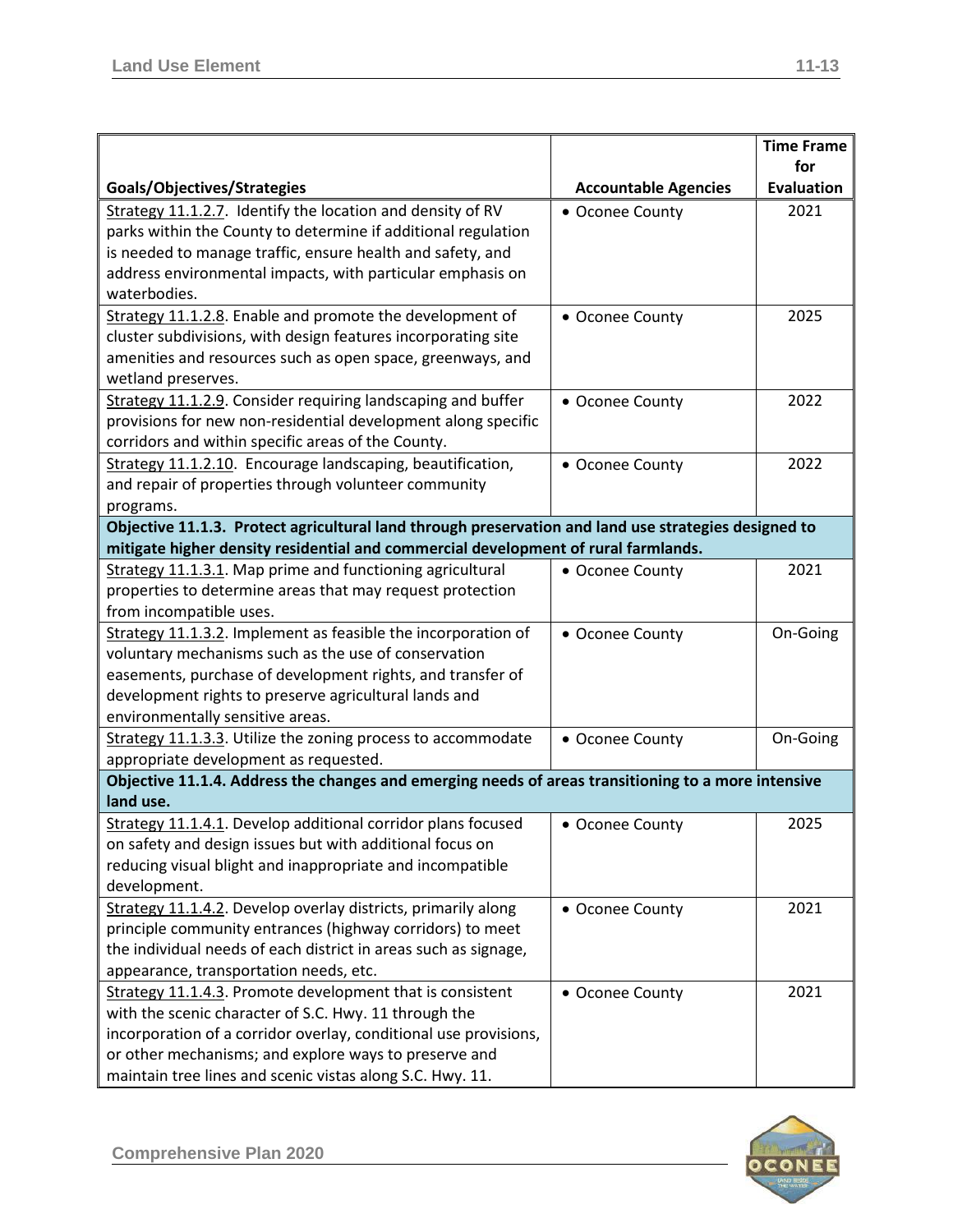|                                                                                                       |                             | <b>Time Frame</b>        |
|-------------------------------------------------------------------------------------------------------|-----------------------------|--------------------------|
| Goals/Objectives/Strategies                                                                           | <b>Accountable Agencies</b> | for<br><b>Evaluation</b> |
| Strategy 11.1.4.4. Continue to work with the OJRSA and other                                          | • Oconee County             | On-Going                 |
| infrastructure providers on expansions to serve residents and                                         | • OJRSA                     |                          |
| businesses and provide opportunities for economic growth.                                             |                             |                          |
|                                                                                                       | • Infrastructure Providers  |                          |
| Strategy 11.1.4.5. Seek resources, plan for, and implement the                                        | • Oconee County             | On-Going                 |
| innovative development and redevelopment of                                                           |                             |                          |
| unincorporated areas such as Fair Play, Oakway, Newry and<br>Utica.                                   |                             |                          |
|                                                                                                       |                             |                          |
| Strategy 11.1.4.6. Continue to seek new opportunities to                                              | • Oconee County             | On-Going                 |
| coordinate, collaborate, and cooperate with municipalities,                                           | • Municipalities            |                          |
| adjacent jurisdictions, and associated agencies and                                                   | • Adjacent jurisdictions    |                          |
| organizations.                                                                                        | • Agencies and              |                          |
|                                                                                                       | Organizations               |                          |
| Objective 11.1.5. Enable and promote a range of housing choices to meet the needs of residents that   |                             |                          |
| accommodate a variety of economic levels, age groups, and preferences.                                |                             |                          |
| Strategy 11.1.5.1. Work with developers and other public and                                          | • Oconee County             | On-Going                 |
| private agencies and organizations to encourage and enable                                            | • Developers                |                          |
| development of affordable housing options to meet current                                             | • Public and Private        |                          |
| and projected housing needs.                                                                          | Agencies and                |                          |
|                                                                                                       | Organizations               |                          |
| Strategy 11.1.5.2. Work with developers and other public and                                          | • Oconee County             | On-Going                 |
| private agencies and organizations to encourage and enable                                            | • Developers                |                          |
| the redevelopment and revitalization of dilapidated and                                               | • Public and Private        |                          |
| unsafe housing in declining residential areas.                                                        | Agencies and                |                          |
|                                                                                                       | Organizations               |                          |
| Strategy 11.1.5.3. Encourage new and innovative approaches                                            | • Oconee County             | On-Going                 |
| to residential development that will expand housing options.                                          |                             |                          |
| Objective 11.1.6. Expand and promote opportunities for recreation and access to natural resources and |                             |                          |
| greenspaces.                                                                                          |                             |                          |
| Strategy 11.1.6.1. Work with the State, Sumter National                                               | • Oconee County             | On-Going                 |
| Forest, Duke Energy, the Army Corps of Engineers, and other                                           | • State of South Carolina   |                          |
| organizations to provide reasonable and safe access to the                                            | • Sumter National Forest    |                          |
| County's lakes and rivers for residents and visitors while                                            | • Duke Energy               |                          |
| protecting private property rights.                                                                   | • U.S. Army Corps of        |                          |
|                                                                                                       | Engineers                   |                          |
|                                                                                                       | • Other Related             |                          |
|                                                                                                       | Organizations               |                          |
| Strategy 11.1.6.2. Explore partnerships and alternative                                               |                             | On-Going                 |
| methods of connecting residential, employment, recreation,                                            | • Oconee County             |                          |
| other essential services, and communities such as greenways                                           | • Municipalities            |                          |
|                                                                                                       |                             |                          |
| and trails.                                                                                           |                             |                          |